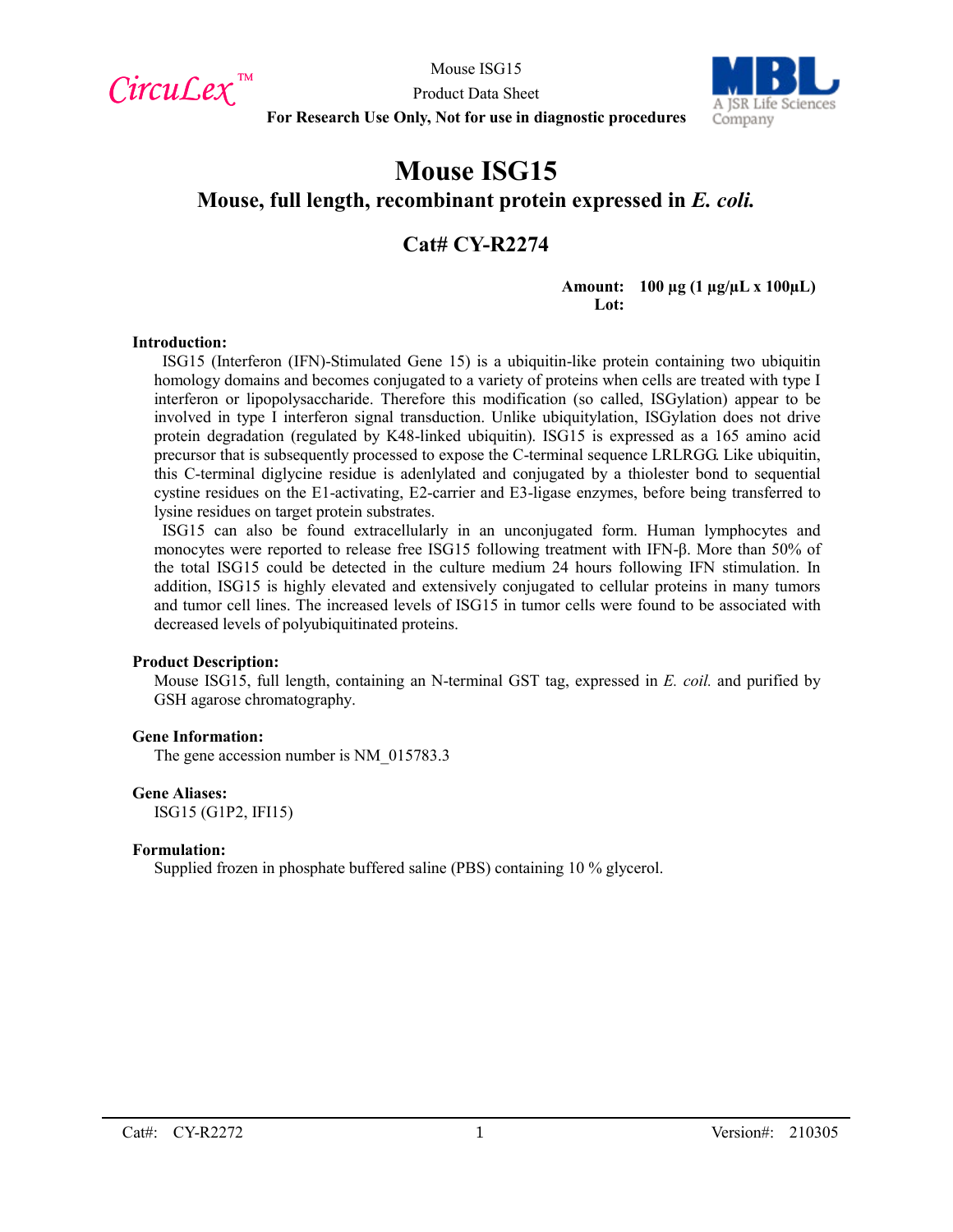

Mouse ISG15 Product Data Sheet



## **For Research Use Only, Not for use in diagnostic procedures**



#### **Storage:**

Store product at -70°C. For optimal storage, aliquot target into smaller quantities after centrifugation and store at recommended temperature. For most favorable performance, AVOID REPEATED HANDLING AND MULTIPLE FREEZE/THAW CYCLES.

#### **Stability:**

Unopened vial at -70°C, for 1 year after delivery.

## **References:**

- 1. Korant BD, Blomstrom DC, Jonak GJ, Knight E, Jr (1984) J Biol Chem; 259: 14835–14839.
- 2. Blomstrom DC, Fahey D, Kutny R, Korant BD, Knight E Jr (1986) J Biol Chem 261: 8811–8816.
- 3. Haas AL, Ahrens P, Bright PM, Ankel H (1987) J Biol Chem 1987; 262: 11315–11323.
- 4. Feltham, N., Hillman, M., Jr., Cordova, B., Fahey, D., Larsen, B., Blomstrom, DC. & Knight, E., Jr. (1989) J. Interferon Res. 9: 493-507.
- 5. Knight, E Jr & B. Cordova (1991) J Immunol. 146: 2280-2284.
- 6. Loeb, K. L. & Haas, A. L. (1992) J. Biol. Chem. 267: 7806-7813.
- 7. D'Cunha, J, Knight E Jr, Haas A.L., Truitt R. L. & Borden EC. (1996) Proc Natl Acad Sci USA 93: 211-215
- 8. D'Cunha, J, Ramanujam S., Wagner R.J., Witt PL., Knight E. Jr. & Borden EC. (1996) J Immunol 157: 4100-4108.
- 9. Austin, K J, S. K. Ward, M. G. Teixeira, Dean VC., Moore DW. & Hansen TR. (1996) Biol Reprod 54: 600-606
- 10. Kelso A (1998) Immunol Cell Biol 76: 300-317
- 11. Durfee Larissa A., Lyon Nancy, Seo Kyungwoon, and Huibregtse Jon M. (2010) Mol Cell 38: 722-732.

For more information, please visit our web site**. https://ruo.mbl.co.jp/**